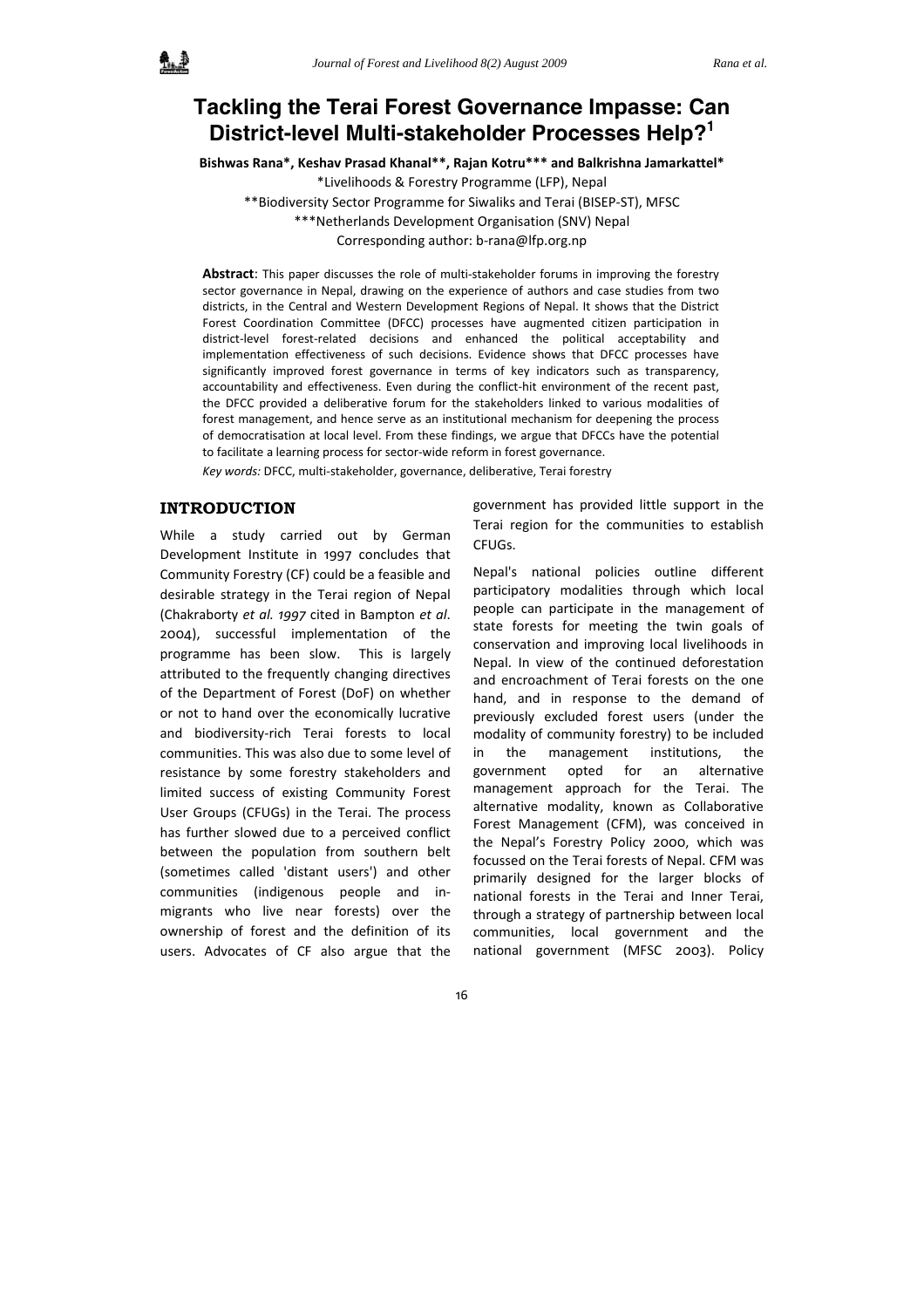makers claim that CFM is designed to address the issue of "distance user dilemma", creating adequate space for the participation of people living in the southern belt of the Terai, away from the forest areas.

Though CFM approach is still at pilot stage, it is under intense debate. This is partly attributed to the limited citizen‐government deliberations during the formulation of the Forestry Policy 2000 (Ojha *et al.* 2007, Timsina *et al.* 2004). Since there has been a lack of consensus among key stakeholders on the approach to forest governance, forest management interventions in Terai have been less effective as compared to the hills where community forestry has taken a major headway. Indeed, the situation of Terai forestry has been projected as an impasse, posing a significant challenge to stakeholders on how best to adapt the governance mechanisms for management of the rich Terai forests (Ojha 2008). It is often observed that greater citizen‐ government negotiation can lead to more effective policy formulation and implementation (Ojha *et al.* 2007). In this context, a multi‐stakeholder coordination and decision‐making platform, called District Forest Coordination Committee (DFCC), was envisioned by the Ministry of Forest and Soil Conservation (MFSC) to strengthen collaboration among a wide range of forestry stakeholders at district level (MFSC 2005). Such platforms are also supported by some donor‐ funded forestry programmes with an aim to contribute to the development of a deliberative governance system within the forestry sector (Bampton 2003, Khanal and Pokharel 2007). Two main programmes supporting DFCC processes in the Terai are: Livelihoods and Forestry Programme of DFID and Biodiversity Sector Programme for Siwaliks and Terai funded by SNV.

Whereas Nepal's forestry sector is undergoing reform in terms of devolution, deliberative governance has not made much headway in the Terai due to various factors. This paper discusses the processes of DFCCs as multi‐ stakeholder forums, with particular reference to improving forest sector governance. It also

outlines the functions of the DFCCs, which could be an innovative institutional mechanism that fosters deliberative and consultative processes in decision‐making. It is shown that various deliberative processes adopted to implement reform agenda for forestry decentralisation at the district level have augmented citizen's participation and improved forest governance.

## **DELIBERATIVE GOVERNANCE: A CONCEPTUAL FRAMEWORK**

This paper is based on the perspective of deliberative governance, which emphasises decision‐making, construction of power relations and enactment of rules through informed participation of affected citizens (Habermas 1996 cited in Ojha *et al*. 2007, Timsina *et al*. 2004). Deliberation can be understood as a 'careful consideration' or 'discussion of reasons for and against' (Pimbert and Wakeford 2001) and therefore becomes an inherent component of decision-making processes in a democratic society. Democracy cannot be meaningful without deliberations and participation of the general people in state mechanisms. Lukensmeyer and Torres (2006) describe the five common reasons for public deliberation: a) Citizen participation in policy formulation and decision‐making can reduce conflicts b) Deliberative citizen participation can lead to better, long‐lasting and wiser policy choices; c) Citizen involvement in decision‐ making is something governments should facilitate; d) Deliberation builds citizen competence; and e) Citizen participation cultivates mutual understanding builds bonds of trust among citizens and decision‐makers and can affect changes in political attitudes and behaviour.

These rationales of deliberation are based on the degree of participation in the decision‐ making process, which is directly related to governance. Deliberative governance can easily be related to the fact that policy-making in reality is a complex and non‐linear process. As Shannon (2003) suggests, policy processes occur within policy communities composed of all stakeholders, including those who have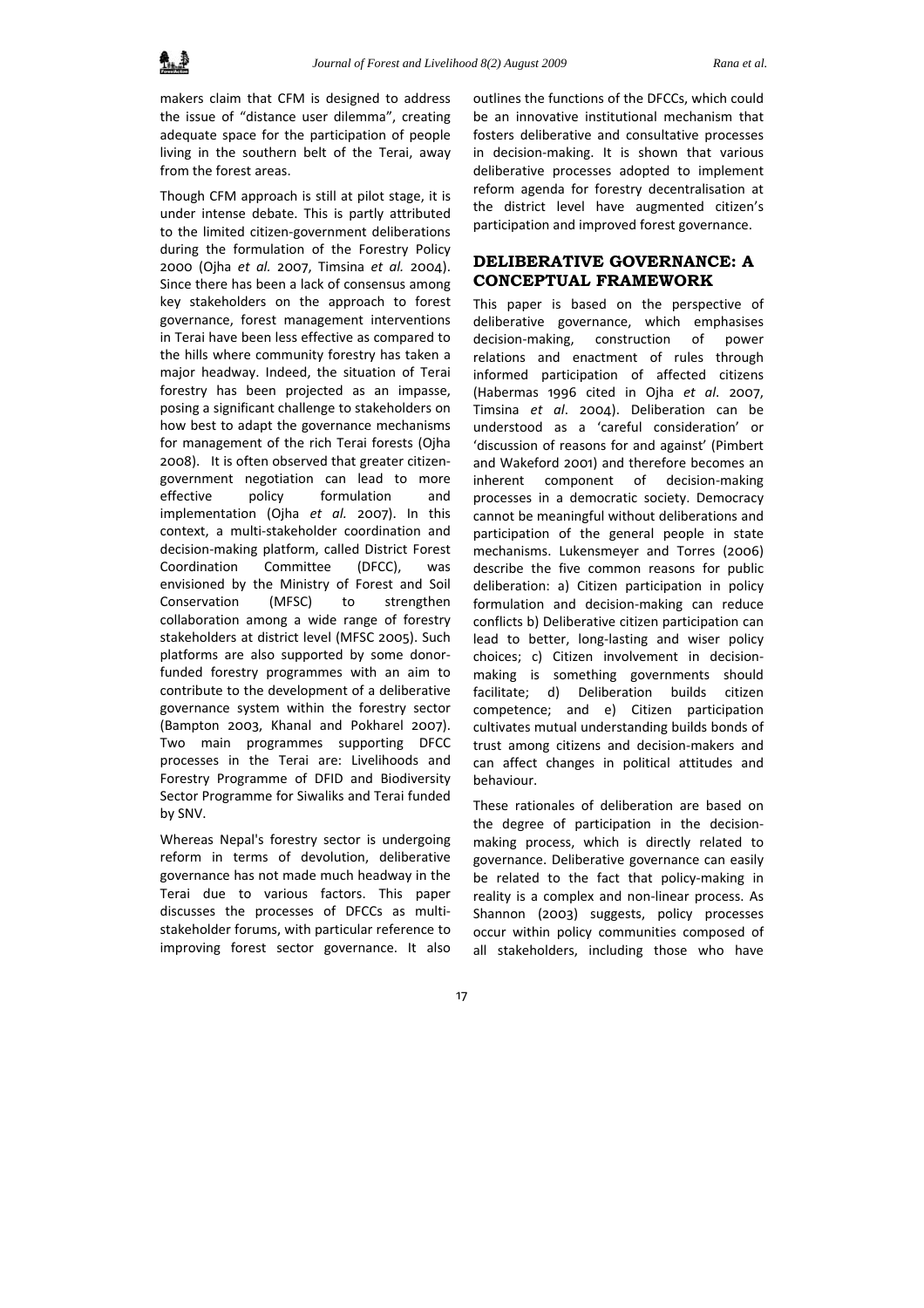

expertise in the area, or those who are affected by the decision, and those who are interested. Promoting deliberative governance is about engaging the policy community in policy processes in a meaningful way. In this paper, some key elements of deliberative governance are used to analyse the formation and functioning of the DFCCs (Box 1). Since the DFCCs have already been formed and are functioning, the paper is mainly centred on the DFCCs' functions based on three parameters: a) decision‐making, b) empowerment, and c) ownership.

The process of decision-making can be studied to understand the degree of participation of stakeholders. Proponents of deliberative governance argue that the degree of deliberation in the decision‐making process is linked to the empowerment of stakeholders in the participation and decision‐making processes. The level of empowerment can help ensure the concerns and voices of the stakeholders being reflected in the decisions and thus create a sense of ownership over the decisions. Ownership thereby helps create not only legitimacy but also an environment for the effective implementation of the decisions.

#### **Box 1: Key steps in deliberative governance**

- Identifying key forest governance problems
- ‐ Organizing and operationalising stakeholders' forum
- ‐ Decision‐making with the involvement of stakeholders
- ‐ Empowering the involved and concerned stakeholders
- ‐ Developing ownership of the stakeholders
- ‐ Communicating actions necessary for policy and programme planning and implementation, and monitoring and evaluation.

Source: Shannon 2003

## **EMERGENCE OF DISTRICT FOREST COORDINATION COMMITTEE AS MULTI-STAKEHOLDER FORUM**

The concept of sectoral coordination platform within the forestry sector ranges from the project‐level coordination mechanisms to a formal sector‐wide DFCC at the district level. In 2002, the attention of some donors and INGOs were drawn by a group of forest officials at MFSC towards supporting the collaborative coordination and management approach, mainly for the Terai. The Biodiversity Sector Programme for Siwaliks and Terai (BISEP-ST)<sup>2</sup> and the Livelihoods and Forestry Programme  $(LFP)^3$ , started to support the establishment and operation of the DFCC in eleven Terai districts*.* The DFCCs are promoted to achieve the twin objectives of improving forestry sector governance and setting up an environment conducive to implementing sustainable

livelihoods programmes in the respective districts. According to the revised Forestry Policy 2000, the specific objectives of the DFCC are a) management of the district forest area in coordination with the stakeholders and formulation of a district plan for the conservation and management of forest resources through partnership and participation, and b) coordination and monitoring of the implementation of programmes including support to activities for poverty reduction and gender equality. In order to achieve these objectives, the government prepared a DFCC Establishment and Operational Guidelines 2005 that defines the framework and processes for multi‐stakeholder participation. A key aspect of this is that DFCC is a structure not within the MFSC, but within the district level local government body called District Development Committee (DDC), which has been authorised to form a DFCC in each district with a maximum of twenty‐seven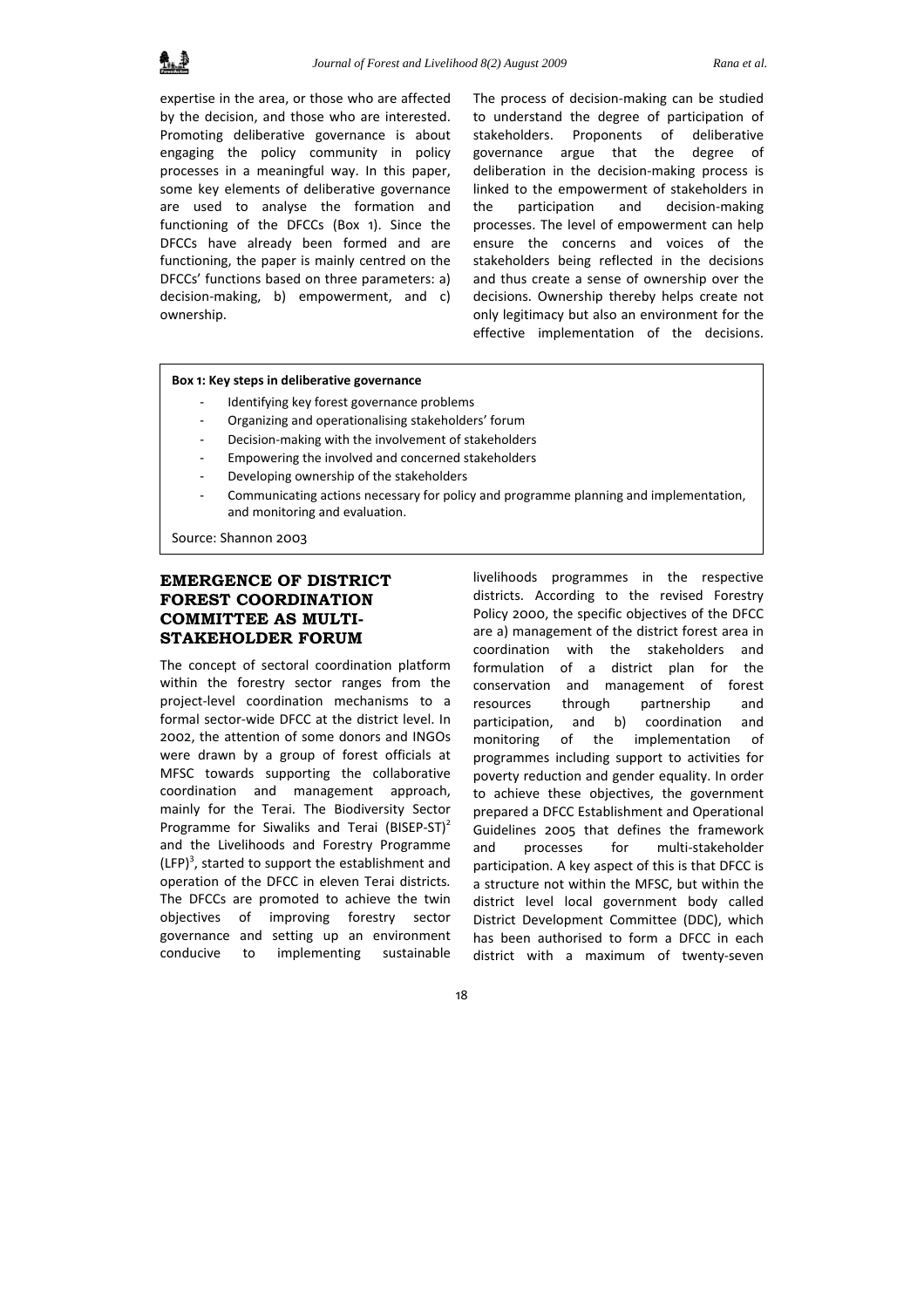

representatives from different stakeholder groups (MFSC 2005). The Guidelines further specify the DFCC structure, functions, fund allocation and mobilisation, and monitoring of programmes. Overall, the regulation designates DFCC as a facilitator and coordinator for the conservation, management and sustainable utilisation of forest resources in the district.

Khanal and Pokharel (2007) have analysed the stakeholder composition of DFCC as per provision of the DFCC guideline. The largest proportion of representation on the DFCC is 30 percent from government line agencies including District Forest Office (DFO), followed by 22 percent from local government (DDC, Municipality and VDC associations), 29 percent from civil society (NGOs, Community Based Organisations and user groups), 15 percent from political parties (nationally recognised political parties at district level), and 4 percent from the private sector (business federations and forest‐ based industries).

The DFCC is being supported as a multistakeholder forum, which is seen by policy makers as an instrument for good forest governance. Theoretically speaking, if DFCC enhances deliberative and participative processes, it may strengthen local decision‐ making, leading to empowerment, ownership and commitment to sustainable forest management. Such experiences on multi‐ stakeholder process in the Terai could be assessed in the light of learning for deliberative governance promotion in the sector. Currently, under BISEP‐ST and the Terai component of the LFP, the MFSC is promoting management of forests and conservation of biodiversity in the Terai and Siwaliks, where any of the forest management modalities among CF and CFM are selected based on the strategic forestry sector plan prepared by the respective DFCCs.

#### **METHODOLOGY**

To generate evidence for this paper, an appreciative inquiry approach was followed with an aim to promote positive learning in the forestry reform process. The citizen voices referred to in this text mostly include the voices of leaders of political parties, local civil society, NGOs and forest users' federations. The paper draws information from the following three different, but related sources.

*Case studies*: A case study each from Chitwan and Kapilvastu districts was undertaken to get a picture of the processes adopted, outputs delivered and outcomes achieved by DFCC. These districts fall under BISEP‐ST and the LFP areas respectively, where the DFCCs have been supported at least for three years. The DFCC in Kapilvastu has longer experience as it was formed before the issuance of DFCC Guidelines, whereas DFCC in Chitwan was formed after the issuance of the Guidelines and is more recent. These districts also differ in demographic and resource features, as Chitwan is an Inner Terai district with by and large even distribution of forests and settlements throughout the Terai parts of the district, whereas Kapilvastu has most of its forest areas located in the north and a large proportion of population living away in the south.

*Review of study reports*: Various papers about forestry and governance were reviewed to conceptualise learning from DFCC in relation to deliberative governance perspectives. Previous study reports related to the multi‐stakeholder processes particularly DFCC processes in eleven Terai districts were also reviewed.

*Experiences of the authors*: The authors, through their professional affiliations to BISEP‐ ST and LFP, had several years of direct working experience with the DFCCs. The authors were not just passive observers but active facilitators and promoters of DFCC. This experience has helped authors to gain deeper insights into the working of the DFCCs in various districts they worked. Furthermore, the findings of the field experience were discussed with some key professionals involved in promoting the DFCCs at both district and national levels.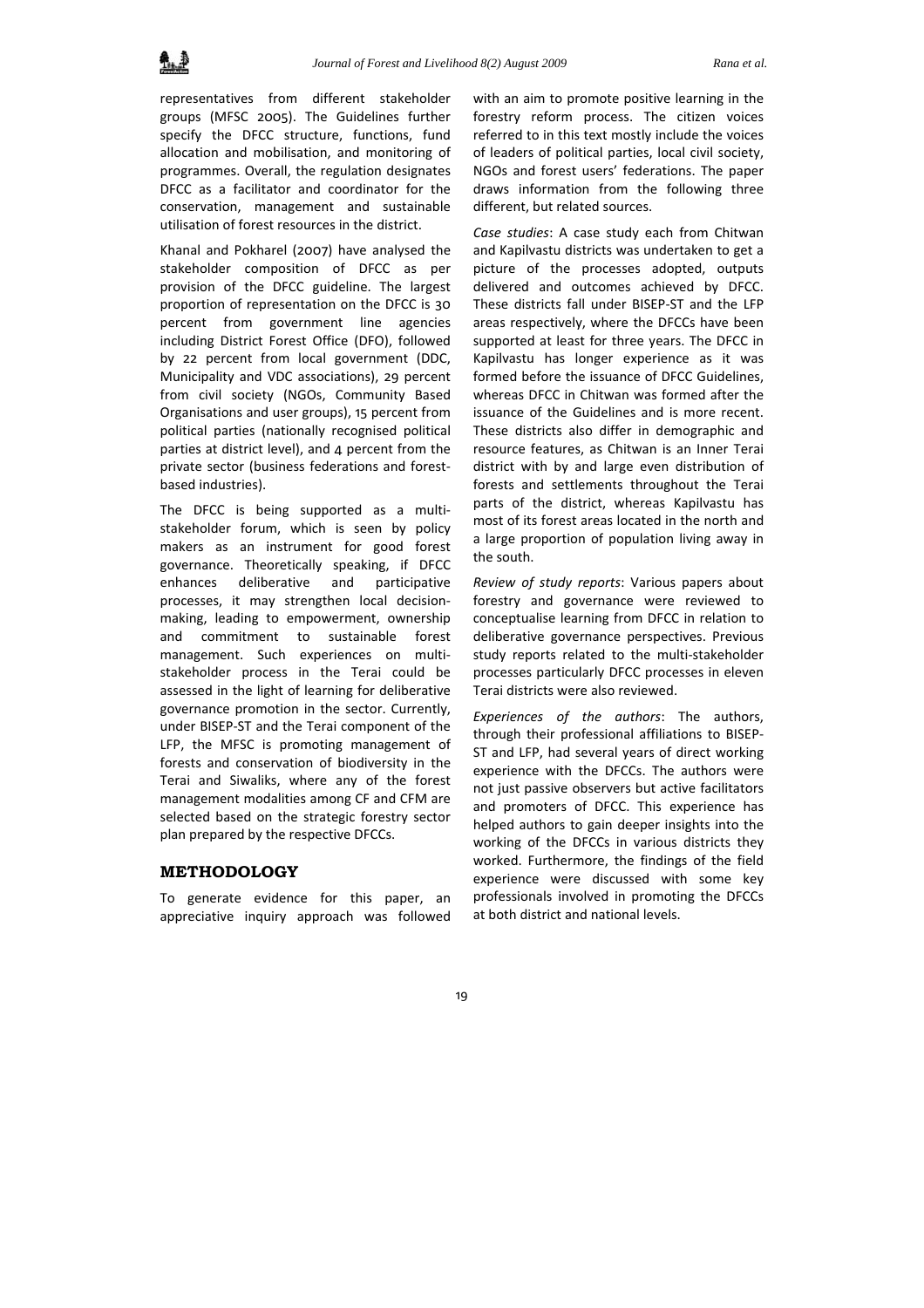## **CASE STUDIES: DISTRICT FOREST COORDINATION COMMITTEES IN TERAI**

## **District Forest Coordination Committee in Kapilvastu District**

In 2001/02, LFP initiated discussions with the DDC and the District Forestry Officer (DFO) to explore the potential of establishing DFCC in Kapilvastu. It was agreed that the DFCC was required, and the potential members were short-listed in a participatory manner. A districtlevel workshop was organised with the participation of CFUGs and the the concept of DFCC was shared. The workshop selected CFUG representatives for the DFCC. It was then followed by several awareness‐building activities, including workshops, leaflet distribution and meetings on the need to form a multi‐stakeholder forum at district level targeted to diverse forestry stakeholders. In a meeting of multiple stakeholders, a thirty-onemember DFCC was formed under the leadership of the DDC chairperson according to the provision of the Local Self‐Governance Act 1999. It was then endorsed by the DDC Council in 2002. After the MFSC approved the DFCC guidelines in 2005, the structure of the DFCC was amended to include members from political parties, private sector, line agencies and the civil society/NGOs.

Since its formation, major decisions regarding forest management in the district have been made through the DFCC, away from the earlier practice of either DFO making the decisions. A five‐year forest management plan of the district was recently approved by the DFCC, and the strategic framework was discussed for preparing a long‐term sectoral plan. The DFCC members monitor the implementation of the plan and provide suggestions to improve in the next year. The DFCC approved a number of operational guidelines on how the programmes need to operate during the conflict period and on how to implement LFP's social mobilisation programmes.

The DFCC decision‐making processes were consultative and therefore provided opportunities for knowledge‐sharing and open discussion. Several DFCC members who were previously unconcerned to forestry sector, such as the members of political parties, also benefitted in the process and are now oriented towards forestry sector development. Almost all DFCC members are now constantly giving attention to making it a strategic forum for shaping the direction of forestry sector in the district. Moreover, they have largely realised the importance of such a multi‐stakeholder forum in the district.

So far more than 90 percent of the DFCC decisions were found to be implemented in Kapilvastu and the DFCC members were actively engaged in coordinating the decisions in their respective areas and/or organisations. In the contested Terai forestry context, this fairly good rate of implementation could be mainly due to the sense of ownership amongst the DFCC members representing diverse groups of people concerned with forestry in the district. The other reason for this was because DFCC included the representatives from both categories of people, viz. the members of existing CFUGs and those others – distant users ‐ who were not included in the CFUGs.

In a consultation in 2008, officials of Kapilvastu DDC and the LFP shared the view that the current DFCC could become sustainable in the long run if it gets further support from the concerned authorities, especially from the higher levels of MFSC and the Ministry of Local Development. They were of the view that the current DFCC could be further institutionalised within the DDC. However, the lack of elected DDC for the past several years has posed a serious problem. Moreover, there is a need to develop local funding mechanism within the framework of Local Development Fund to support DFCC processes away from the bilateral project support such as the one being provided by LFP or BISPE‐ST.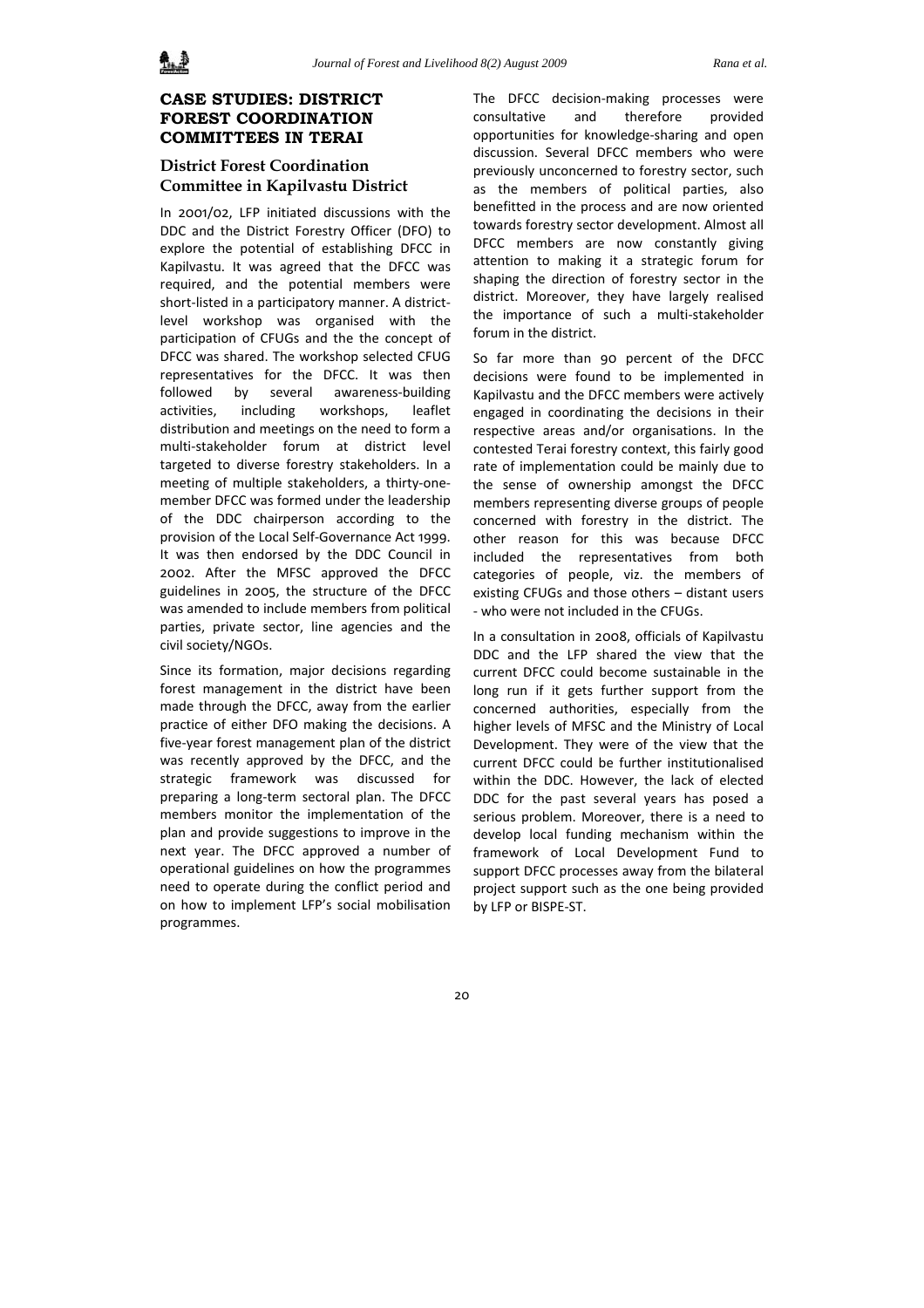## **District Forest Coordination Committee in Chitwan District**

In 2004, BISEP‐ST initiated awareness activities for a DFCC in Chitwan through the local media, conservation education, workshops, and exposure visits even before the introduction of the DFCC Guidelines. After the Guidelines were issued, a DFCC was formed in Chitwan in 2005 under the leadership of the DDC chairperson. The DFCC is composed of, among others, the representatives of government line agencies, including Chitwan National Park authority, political parties, and the private sector. Currently, BISEP‐ST has supported the DFCC by providing a secretariat. The secretariat facilitates the implementation of the DFCC decisions and keeps track of BISEP‐ST programme plan and progress in the district.

The DFCC has made a number of decisions such as the approval of the district forest sector plan, and the review and extension of BISEP‐ST annual programme and coverage. Through these decisions, DFCC members, mainly political party representatives, have become more knowledgeable about the forestry sector, with increased interests and involvement in the forestry related decisions. This has helped to develop a common understanding of the forestry sector strategy and management outcomes, while also improving relations amongst the major stakeholders.

About 80 percent of the DFCC decisions were implemented in Chitwan, and the DFCC members are found to be cooperating with one another in the implementation process. This shows a high degree of legitimacy of the decisions, in which local communities also have a significant say through their representatives. The practice of joint monitoring, led by the DDC chairperson, has also contributed to creating a common understanding over the problems and strategies of the forestry sector, including the standards and procedures of transparency of the programmes.

In 2008, in a consultation, officials from the DFCC office expressed the opinion that the current DFCC could become sustainable in Chitwan district with additional institutional development support from the concerned authorities. For this, the idea and modality for a sustainable institution should be designed by the DDC Council, along with a commitment to take the institution forward. A local funding mechanism also needs to be developed, while programmes such as BISEP‐ST could provide a matching fund. Some duplication efforts, like the DFCC for leasehold forestry, need to be brought under the umbrella of single DFCC, and all the forestry sector plans and activities in the district should be routed through that multi‐ stakeholder mechanism.

### **Analysis of District Forest Coordination Committee Performance in Kapilvastu and Chitwan Districts**

The performances of the two DFCCs that we studied are further analysed and summarised in Table 1 below. The analysis is based on three key elements of deliberative governance, i.e. decision‐making process, empowerment and resulting ownership.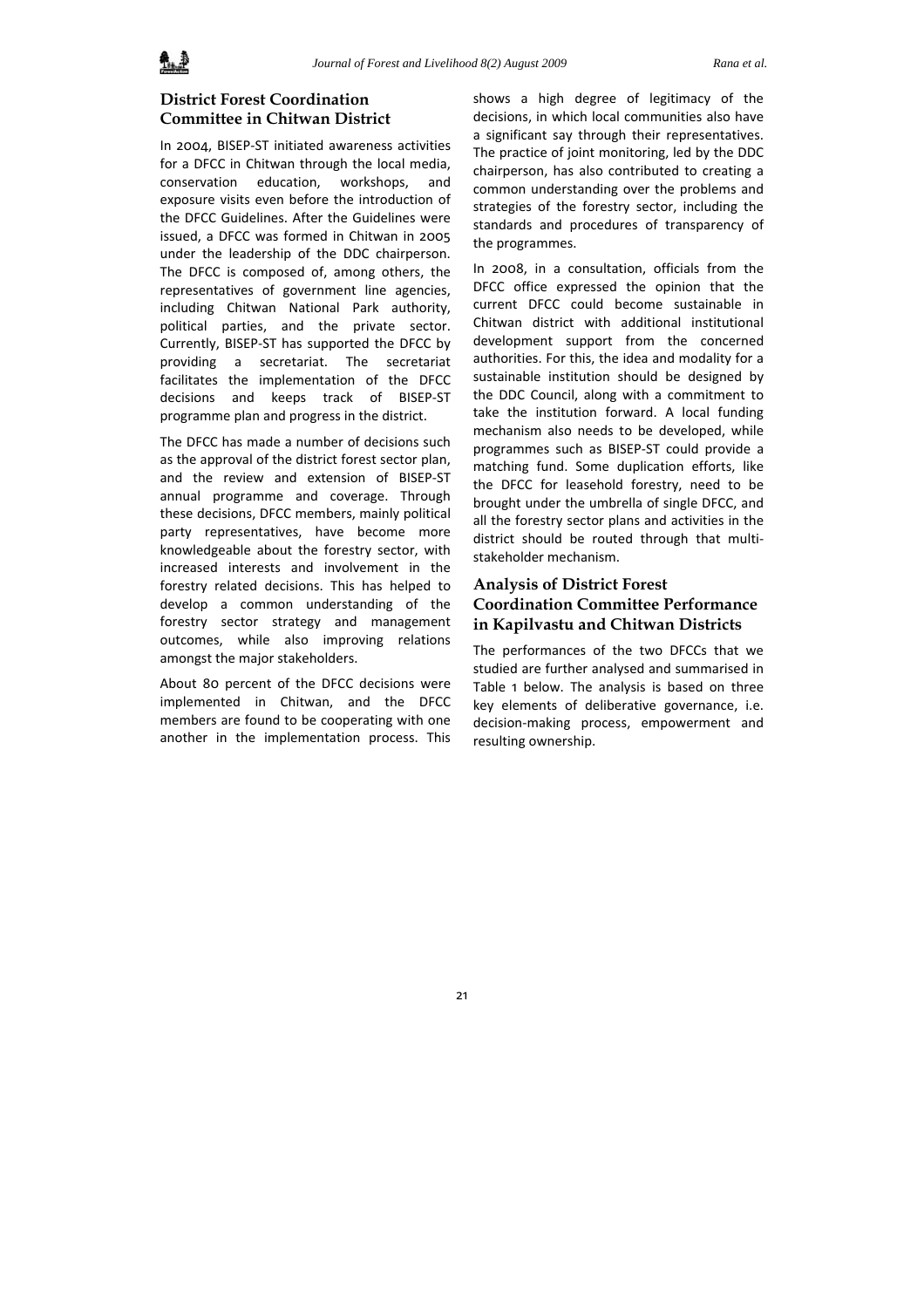#### **Table 1: Performance of Kapilvastu and Chitwan District Forest Coordination Committees**

| <b>Assessment</b><br>parameter | <b>Findings in Kapilvastu and Chitwan</b><br>districts                                                                                                                                                                                                                                                                                                                                                                               | Interpretations                                                                                                                                                                                                                                                                                                                                                                                                                                                                                                                                                                                                             |
|--------------------------------|--------------------------------------------------------------------------------------------------------------------------------------------------------------------------------------------------------------------------------------------------------------------------------------------------------------------------------------------------------------------------------------------------------------------------------------|-----------------------------------------------------------------------------------------------------------------------------------------------------------------------------------------------------------------------------------------------------------------------------------------------------------------------------------------------------------------------------------------------------------------------------------------------------------------------------------------------------------------------------------------------------------------------------------------------------------------------------|
| Decision-<br>making            | $\bullet$ The<br><b>DFCC</b><br>citizens'<br>engages<br>representatives<br>such<br>political<br>as<br>parties, local bodies, interest groups,<br>NGOs and private sector in forestry<br>decision- making in the district<br>• Decisions are made through intensive<br>deliberations and consensus                                                                                                                                    | • The DFCC has provided an opportunity for<br>wide range of stakeholders to voice their<br>concerns and to negotiate common<br>ground by listening to the views of one<br>another<br>• Decision-making with a<br>deliberative<br>process could be time-consuming but has<br>significant positive outcomes<br>through<br>increased legitimacy and acceptance at<br>implementation level                                                                                                                                                                                                                                      |
| Empowerment                    | representatives<br>of<br>political<br>• Local<br>parties are most empowered to<br>engage in forestry sector discussions<br>• Representatives<br>of<br>sub-district<br>clusters and thematic interests are<br>empowered considerably in discussing<br>the issue of rights over forest<br>resources                                                                                                                                    | · Empowered local stakeholders are better<br>placed in addressing the grassroots issues<br>through stakeholders' coordination<br>• Holistic planning and wider coordination<br>helps build common understanding of<br>forestry sector outcomes, a stepping<br>stone for good governance                                                                                                                                                                                                                                                                                                                                     |
| Ownership                      | • Most of the DFCC decisions (over 80<br>percent) implemented<br>• Stakeholders with strong forest sector<br>links and the political parties are keen<br>to articulate their ownership<br>members<br>$\bullet$ DFCC<br>have<br>expressed<br>commitment to carry forward this<br>multi-stakeholder forum, and have<br>for<br>self-<br>interest<br>its<br>shown<br>sustainability through self-funding and<br>greater ownership by DDC | · Success rate of implementing<br><b>DFCC</b><br>decisions, even in a politically complex<br>Terai region, indicates that the decisions<br>of this multi-stakeholder forum are better<br>owned by the stakeholders<br>. The ownership of the DFCCs within and<br>outside has remained an enigma as<br>institutionalisation<br>the<br>based<br>on<br><sub>of</sub><br>decentralisation<br>principles<br>and<br>devolution has been lingering. Better<br>institutional<br>positioning<br>within<br>local<br>body and<br>local funding<br>government<br>mechanism<br>could<br>enhance<br>its<br>sustainability in the long run |

In both the case studies, the multi‐stakeholder processes through DFCC have enhanced the participation of a wider range of stakeholders in forestry sector decisions. This has increased local citizens' ownership of the decisions and programmes. Thus, the forestry sector outcomes are better owned at district level. In addition, the DFCC members are foreseeing better institutional arrangements to sustain the multi‐stakeholder processes, as they gain more experience.

### **DISTRICT FOREST COORDINATION COMMITTEES AND GOOD GOVERNANCE**

This section describes the findings from the past reviews of the performances of the DFCCs in the BISEP‐ST and the LFP Terai districts in relation to good governance.

#### **District Forest Coordination**

### **Committees Self-assessment in BISEP-ST Districts**

To assess the District Forest Coordination Committees' performance according to its goal,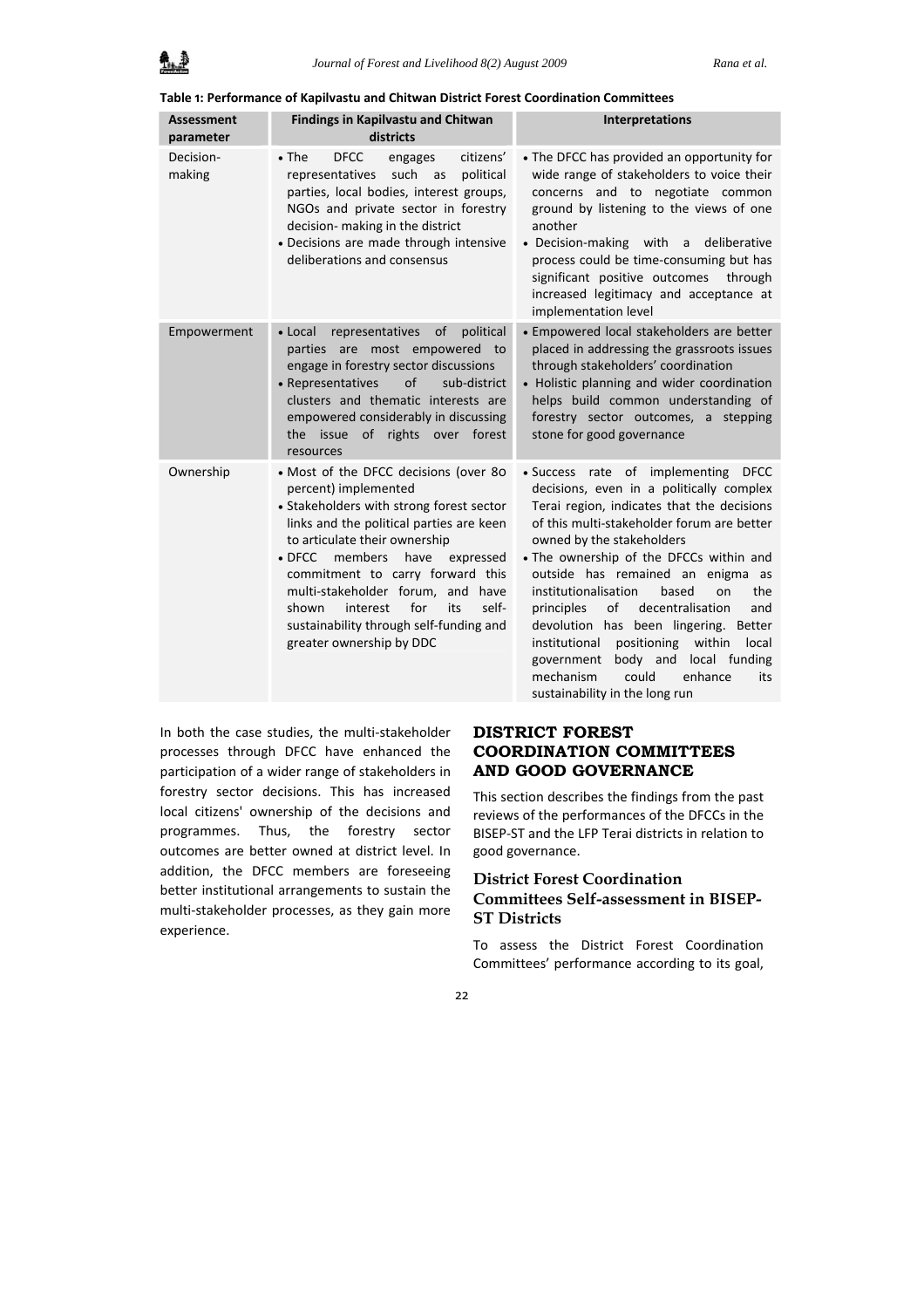objectives, roles and responsibilities, BISEP‐ST has developed a DFCC self‐assessment tool and using this tool, eight DFCCs assessed their own performance in 2007 (BISEP‐ST 2007). The tool covers five major areas of the DFCC functions: a) DFCC meeting and working procedures, b) Planning and implementation, c) Linkages and coordination, d) Participation and

representation, and e) Monitoring and evaluation. While these aspects do not directly correspond to the key elements of deliberative governance we laid out in the beginning of the paper, we see that there is a similarity in broad sense. A comparison of self‐assessed scores of eight DFCCs from 2005 to 2007 is shown in Figure 1.

*Figure 1: Results of organisational assessment in eight district forest coordination committees*



Source: BISEP‐ST 2007

In the spider diagram (Figure 1), outermost solid-line shows an ideal situation with the designated score of 20, while the inner dotted line and the middle solid‐line show the status of the DFCCs for 2005 and 2007 respectively. It shows that the DFCC's organisational capacity has increased from score 9 to 13, at least in the eyes of the DFCC members themselves. It is an increase of 40 percent when compared to 2005, and is 65 percent of an ideal situation. Thus, it may be inferred that the DFCCs have improved considerably on various aspects of governance,

as assessed from the five criteria. It also indicates the overall improvement in the governance of the entire forestry sector in those districts.

## **District Forest Coordination Committees Review in Livelihoods and Forestry Programme Terai Districts**

The District Forest Coordination Committees capacity building is supported by the LFP in the western Terai districts, including the case study district of Kapilvastu. Meeting and workshop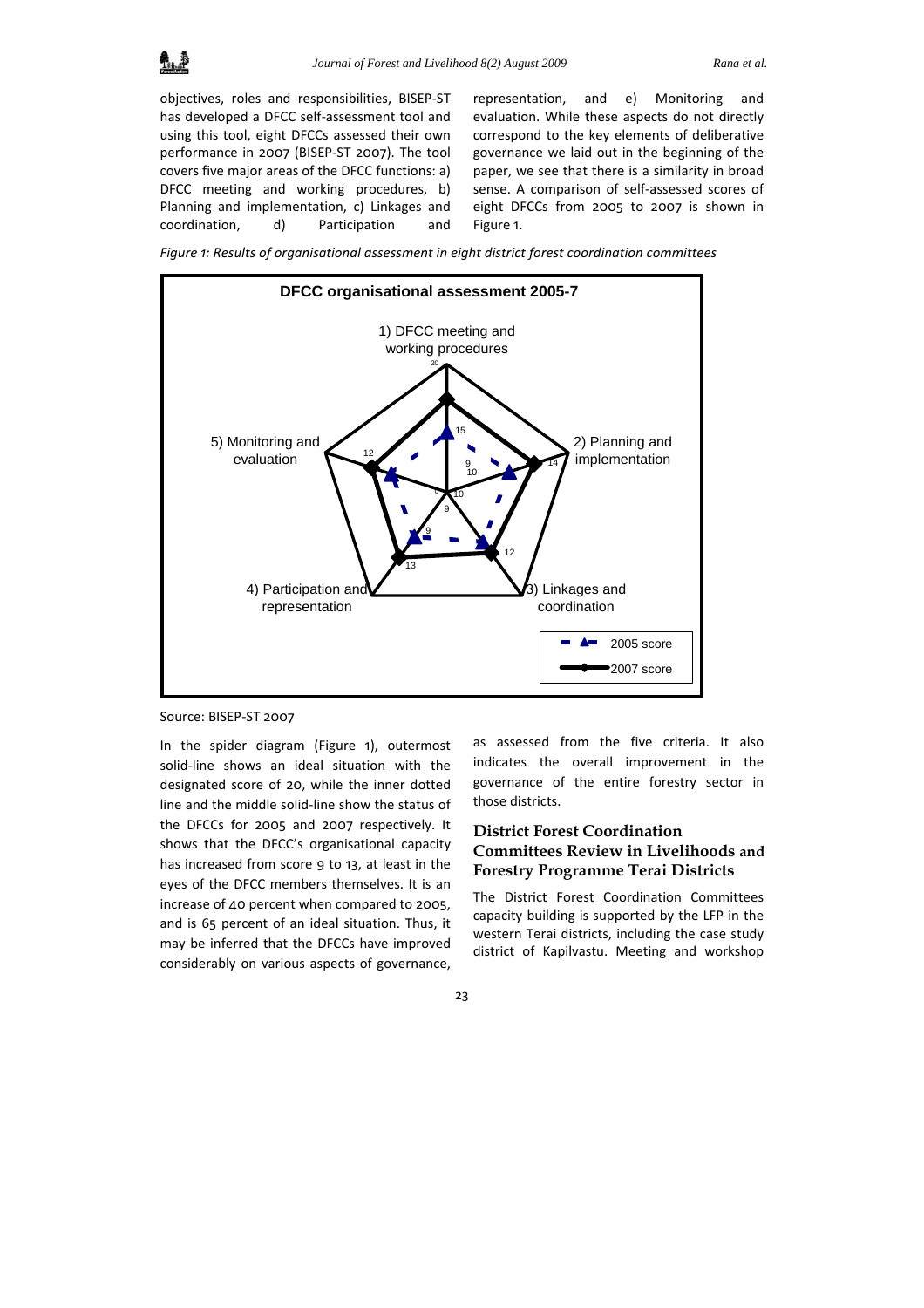reports (LFP 2004) show that the DFCCs have improved capacity for coordination, planning and monitoring. The district forestry sector plans are being developed under the DFCCs with the participation of stakeholders from grassroots to district level. The joint monitoring practice has helped to enhance transparency of forestry sector activities, improve coordination by initiation of a joint learning culture and ensure effectiveness of the programme being implemented (Maskey 2008).

## **Reflection from the District Forest Coordination Committees Risk Assessment Study**

A recent study in some Terai districts found that the introduction of the DFCC was appreciated by the DDCs as its objective was to increase decentralisation and improve people's participation in decision-making (SNV 2007). According to the study, the consulted‐ stakeholders appreciated the concept of sectoral approach underlying the DFCCs and the district forestry sector fund. This study has also made some concrete recommendations for improving the sustainability of the decentralised multi‐stakeholder forum. The major recommendations include widening of policies to frame the DFCC into the Local Self Governance Act 1999, increasing the representation of marginalised communities in the DFCC and making provision for a District Forestry Development Fund.

#### **DISCUSSION**

Though the DFCC process has progressed in the Terai districts even in the absence of an elected local government, it has significantly augmented the citizen voices. It has further increased political legitimacy and practical applicability of the decisions. This is judged by the high rate of successful implementation of the DFCC decisions, which has enhanced the effectiveness of the forestry sector programmes in the district. Such implementation facilitates active management of forests for maximising the benefits to the poor, marginalised and socially excluded communities. Even in the politically

turbulent times under Maoist insurgency, the DFCC has provided a deliberative forum in the districts to build up democracy from below. To this end, the DFCCs adopted a number of tools, such as annual planning and joint monitoring.

The DFCC experiences in Nepal Terai show that multi‐stakeholder forums can evolve as dynamic plat form for negotiation and collaborative action, and as such can become an instrument for decentralised institutional mechanisms to deepen the process of democratisation at local level. These forums are also found to facilitate learning for sector‐wide reforms in forestry governance. The learning from the DFCC can contribute to the forestry sectoral reform process at various levels. A clear implication is that the actual process of democratising forest governance starts when multiple stakeholders are invited to deliberate over the local modalities of governance that fit their negotiated interests, which is even more required for addressing broader issues and emerging opportunities such as payment for environmental services.

Essentially, the DFCCs provide an anchoring space for the consultative processes and the institutionalisation of learning that form the heart of good forest governance. It may be noted here that multi‐stakeholder processes aim to bring together the key stakeholders under an effective forum of communication and decision‐making on forest governance issues. The underlying democratic principles which DFCCs have adopted are based on the recognition of participation, equity and accountability in communication, thus allowing equitable and inclusive representation of stakeholders in planning and decision‐making processes.

Furthermore, the multi‐stakeholder processes have the ultimate aim of augmenting the support for and acceptance of social change processes in order to contribute effectively to the poverty alleviation and socio‐economic equity. Inherent to these processes is the involvement of different stakeholders including government, civil society and business sectors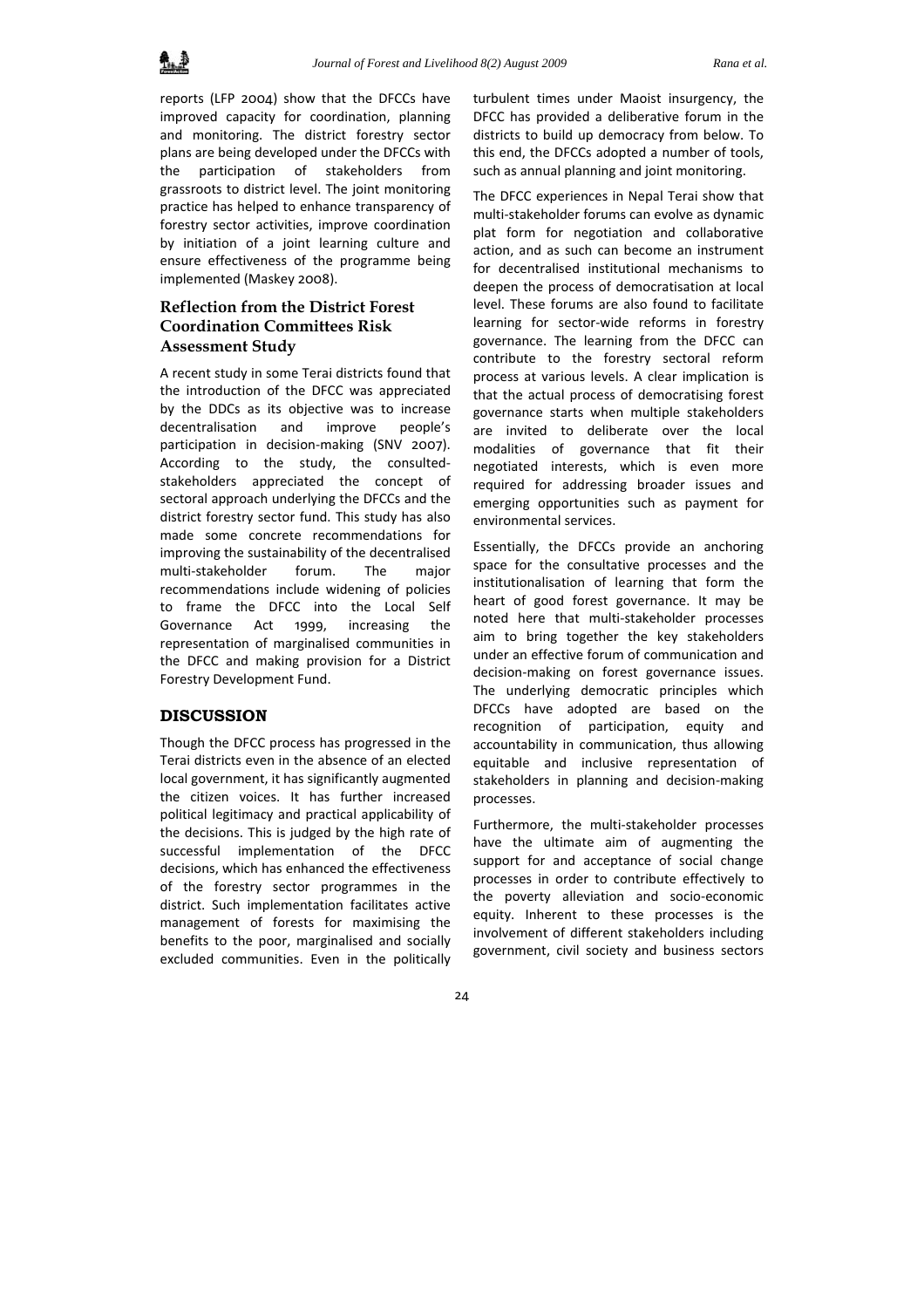

and more informed and dialogic engagement of citizens in the decision‐making processes. It should be noted that the multi‐stakeholder processes are not a tool for solving all forestry sector problems but a basis for decision-making and democratising governance structures and processes in a ways whereby conflicting demands on forest goods and services are mediated and legitimate and common understandings developed on what needs to be done and how to bring about the change.

#### **CONCLUSION**

This paper has shown that DFCCs as multi‐ stakeholder forums are emerging in Nepal's Terai as a promising district level platform for multiple forestry stakeholders to articulate their interests and voice in the governance of forests. Despite turbulent political situation and the lack of elected local governments, DFCCs to a large extent have been able to forge collaboration, joint learning and negotiation among diverse stakeholders who often have conflicting claims over forest resources. The DFCCs provide an anchoring space for the consultative processes and the institutionalisation of collective learning processes that form the heart of good forest governance. Evidence clearly demonstrates that the DFCC processes have led to significant improvements in good governance. The participation of the civil society, proximate and distant forest users, private sector and political actors in the process all have enhanced the sense of ownership of the forestry sector activities at local level.

A clear implication of this finding is that the actual process of democratising forest governance starts when multiple stakeholders are invited to deliberate over the local modalities of governance. This enables conflicting stakeholders to recognise the difference and explore common grounds. The role of DFCC or any other variants of multistakeholder mechanisms that bring diverse stakeholders in a table should be promoted to implement different participatory forest management regimes like CF and CFM. This is specially so in the context of the present-day

political tension in the Terai, and in a situation where contested claims exist over forest resources. The DFCC could be sustained more effectively if it could be brought more under the umbrella of local government with required improvements (such as provision of a local sustainable fund mechanism, and greater representation of disadvantaged communities). The idea behind the DFCC, - the practice of multi‐stakeholder engagement ‐ should be ensured at all levels—from village to national for addressing policy and regulatory issues and for facilitating structural reform of the forestry sector. The lessons that have been learnt at district level DFCC can inform similar processes at both lower and higher levels of governance, and such multi‐scale approach is critical especially in the context of the ongoing state restructuring process.

#### **ACKNOWLEDGEMENTS**

The authors would like to acknowledge Jib Nath Paudel, Chief of DFCC Office, Chitwan, Mukti Acharya, Planning and Monitoring Officer of District Development Committee, Kapilvastu, Ramesh Maskey, Monitoring and Communication Officer, Livelihoods and Forestry Programme Terai component, for sharing with us the case studies. Special thanks also go to Ram Nandan Shah, District Forest Officer, of Kapilvastu for his inputs.

#### **REFERENCES**

**Bampton J., Vickers B., Rana, B. & Statz, J.** 2004. Community Forestry in the Terai. In: K.R. Kanel, P. Mathema, B.R. Kandel, D.R. Niraula, A.R. Sharma and M. Gautam (Eds.), *Proceedings of the Fourth National Workshop on Community Forestry*. Kathmandu: Department of Forest. [pp. 317‐332]

**Bampton, J.F.R.** 2003. District Forest Coordination Committee: An Emerging Multistakeholder Platform for Collaborative Forest Management in Nepal's Terai. Kathmandu: Livelihoods and Forestry Programme.

**BISEP‐ST** 2007. A Report on Interaction Workshop on DFCC Participatory Self‐assessment, Institutional Development and Good Governance (in Nepali). Hetauda, Nepal: Biodiversity Sector